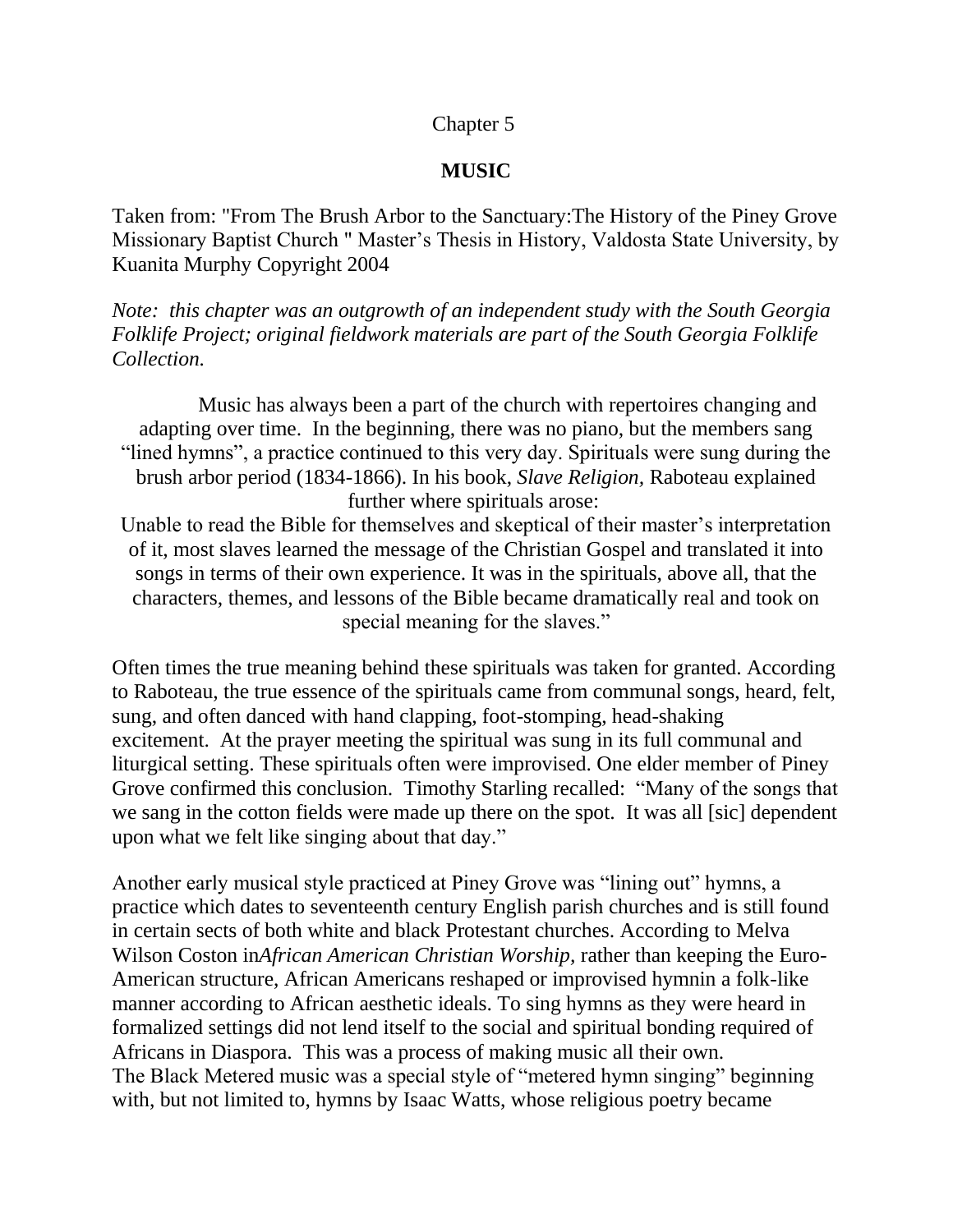popularized during the Great Awakening religious movement of the 1730s. It was influenced by the a cappella "call-and-respond" technique used both in spirituals and in the "lining tradition" of early Euro-Americans. The process consisted of the chanting or "tuning" of one or two lines of text in "singing" or recitative (Sprechgesang) fashion by a presenter, deacon, preacher, or song leader, ending on a definite pitch. The congregation "surged in", often before the line is completed. It was the song leader's task not only to set the pitch, but also to project loudly, clearly, and enthusiastically enough so as to encourage full participation by the congregation. Metered hymn singing in African American worship, dating from early nineteenth century (ca. 1807 or 1810), continues today. It was practiced mostly by African American Baptists in Southern rural communities along with other forms that reflected the constantly expanding repertoire of music forms and styles of worship.

According to Johnnie B. Jones, Piney Grove's oldest surviving member, the church has sung seven shapenote tradition for as long as he could remember. In the notes to his seminal recording Traditional Music of Alabama: African American Seven Shapenote Singing, Steve Grauberger writes, "The tradition of African American 'shapenote' singing is ostensibly rooted in early British singing school practices that were transferred to New England colonies in the 1700s." New England ministers of the period were not pleased with the singing skills of their congregations. Itinerant singing school teachers who had some musical training began traveling throughout the region leading singing schools, which were designed to improve congregational singing. As an aid to teaching, they increasingly used special tunebooks which replaced standard music notation with a simplified system of four specially-shaped noteheads. This earlier four-shape system was gradually replaced beginning in the mid-1800s by a seven-shape system, with a different shaped notehead for each pitch of the major and minor scale. The purpose of the shapenote singing tradition was to improve the quality of singing in congregations and to simplify the music notation from the standard forms so that a novice singer could learn to sing without a working knowledge of pitches or key signatures. New Englanders eventually abandoned the shapenote and singing school tradition, but in the 1800s it gained a strong foothold in the South. By the late 1800s, formal singing conventions using shapenote tunebooks were held across the region, and they became an important social and religious outlet for many communities, including those in Randolph County.

A distinctive feature of shapenote singing is that the singers sing the note names—dore-mi-a-sol-la-ti-do—before singing the words to the song. According to Dr. R. Dortch, author of Short Talks on Music, it was important that the participant practice the scales frequently in order to sing the notes of a song. The seven shapenote music had two connected staffs for each line of music. The connected staffs are also called the grand staff. On top were the soprano and alto lines. The tenor and bass lines were on the lower staff. The music was sung in unaccompanied four-part harmony. The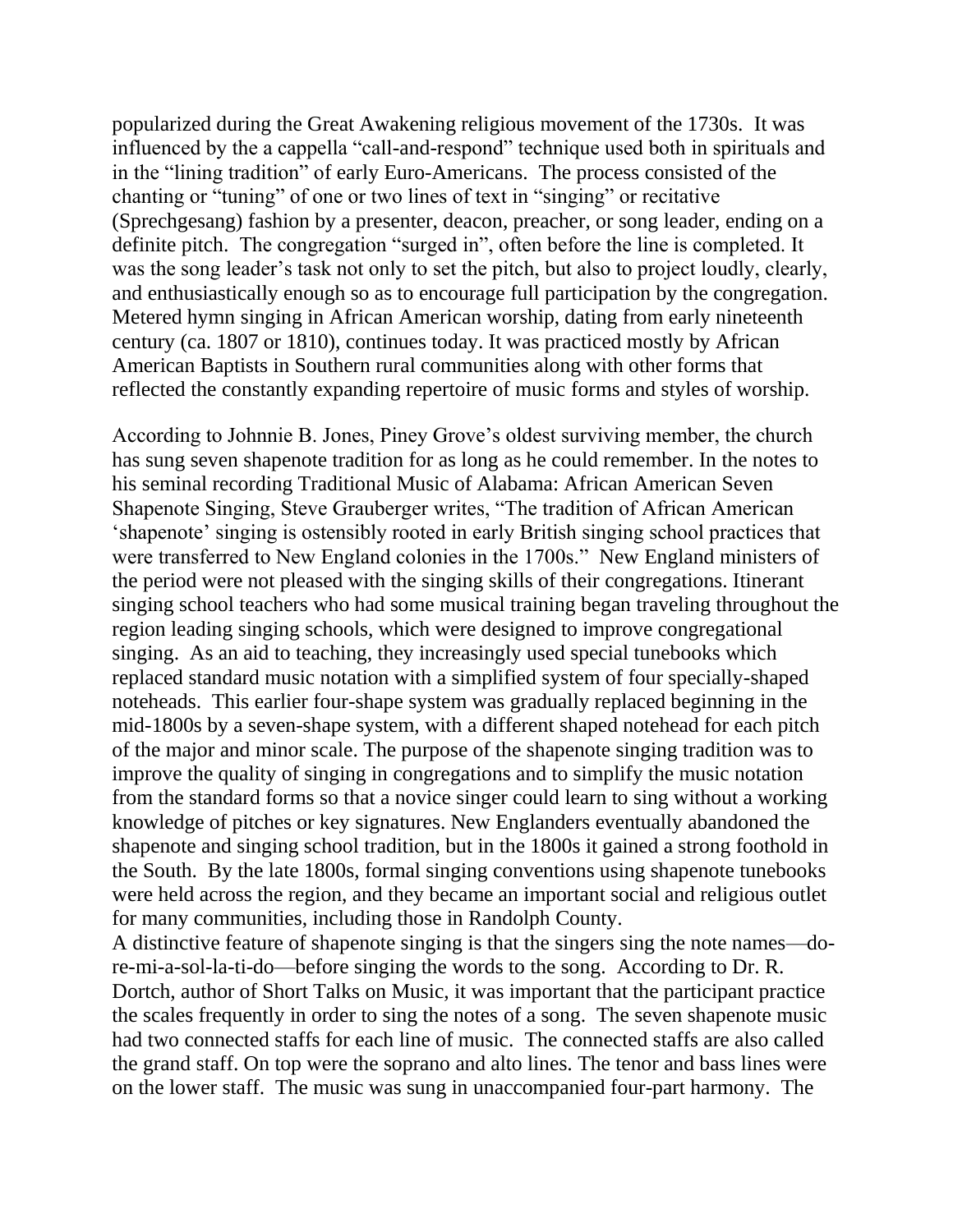introduction of the seven shapenote system most likely began at the same time in both the Anglo-American and African American communities during the latter half of the nineteenth century.

Singing schools met frequently in the African American communities in both Alabama and Georgia. At Piney Grove, however, most of the participants did not attend a formal singing school. In Randolph County, all of the instructions for shape note singing were taught within the local churches. The singing teachers were usually people who knew the notes, and ensured that students sang the proper notes correctly. Many of the people once active in the seven-shape note singing tradition have long since died, and there are few left to teach the tradition. Johnnie B. Jones first learned the tradition when he was about sixteen years old. He was a student of Mr. Saul Richardson and Mr. Eddie Smith at their homes in their spare time. Deacon Leonard Greene of Virgil Chapel was instrumental in promoting the tradition as was the Knighton family in Benevolence, Georgia. The key figures in Randolph County that remained as of 2004 included Jones, of the Piney Grove Missionary Baptist Church, Ethel Baldwin and Rozell Johnson, of Benevolence Missionary Baptist, Dora Gilbert, of Pleasant Grove A.M.E. and Mattie Dixon of Saint John A.M.E.

Songbooks for this tradition were ordered from music companies that printed songs in the shape noted formats, such as Stamps-Baxter, A. J. Showalter, and Vaughn. New books were published yearly. A few of the older participants still utilized a handful of songbooks collected over the years. Participants kept the old songbooks when the shape note tradition participants began to die out. Some participants distributed photocopies of a particular selection in preparation for the singings and conventions. One of the most popular shapenote song was *"My Heart Is Filled With Song"* published in 1939 by the A.J. Showalter Company in Dalton, Georgia and listed in the Sparkling Songs as song number 30. (See Figure No.1)

 Songbooks used by two members of Piney Grove, Pluma and Eligh Calloway illustrated some of the other books used in the area. Annie Murphy, the granddaughter of the Calloway's and the church secretary, had saved a few of their songbooks. In her collection, she had a Sparkling Songs and a series of songbooks published by the Stamps-Baxter Music & Printing Company, Humble Hearts, 1945, Crowning Joy, 1957, Silver Gleams, 1958, Perfect Joy, 1959, and Dawning Light, 1960. There was also one songbook entitled Heavenly Songs published in Atlanta, Georgia by the J. M. Henson Music Company in 1956.

 The majority of the singings and conventions took place in churches and were racially segregated as was typical in neighboring states. Whites did attend some singings and conventions in Randolph County in the 30s through the late 50s. However, they did not actually take part in singing itself. The majority of those that attended were African Americans. In Randolph County, only a few churches other than Piney Grove were still active in the conventions and singings that practiced the seven-shape note tradition. The remaining active churches included: Mount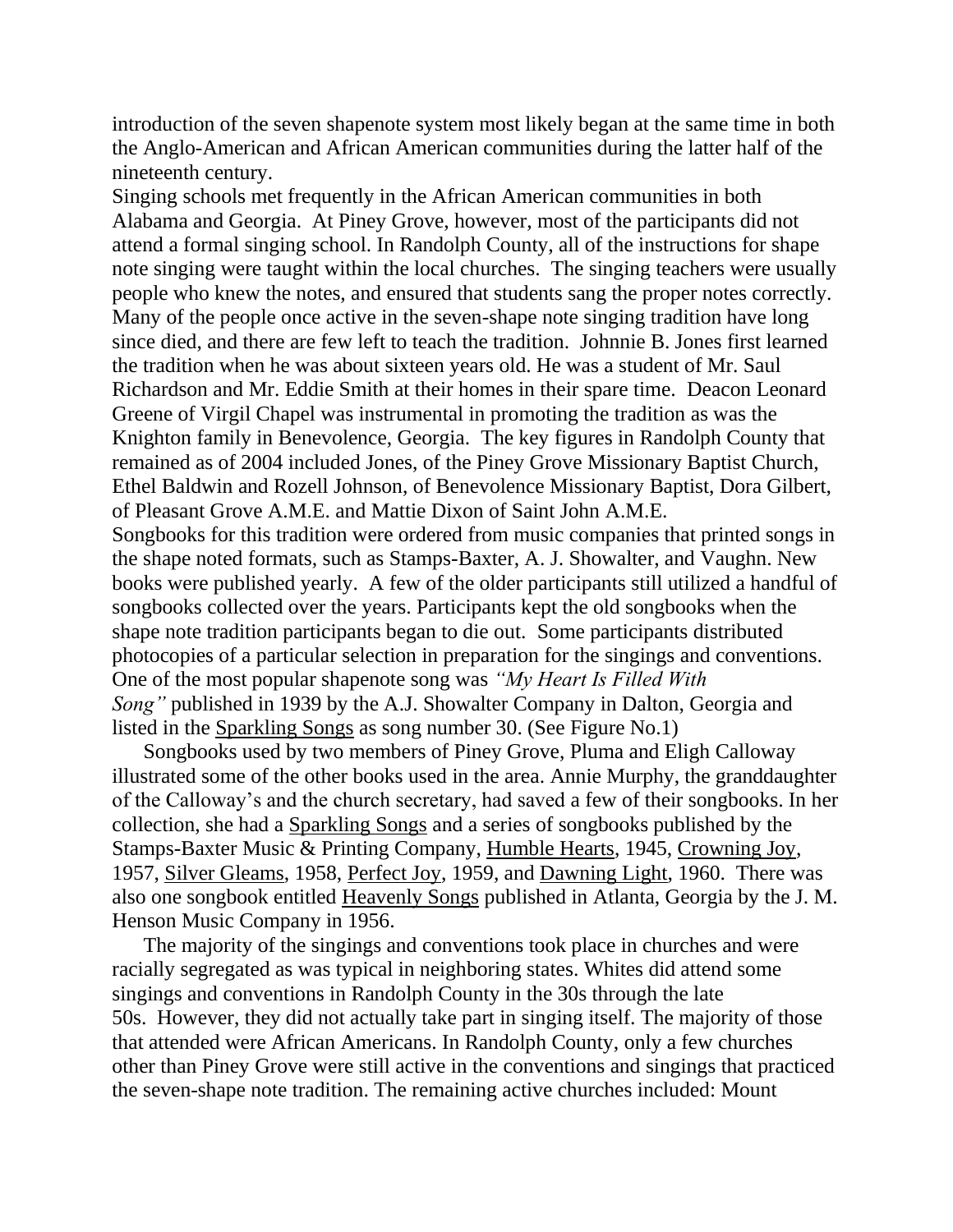Vernon Missionary Baptist, Virgil Chapel Missionary Baptist, Pleasant Grove A.M.E., Benevolence Missionary Baptist, Antioch Missionary Baptist, and Mitchell Grove Missionary Baptist churches.

 People came from miles around to participate in the sings and conventions. However, the tradition slowly began to decline from one generation to the next. One example was the Georgia/Alabama Singing Convention. The Georgia/Alabama Singing convention is still active, although in reduced numbers. The most recent singing convention convened at New Salem C.M.E. Church in Benevolence, Georgia on February 23, 2003. Held every three months, a delegate from each church attended it to make a financial contribution. Unfortunately, there were only eight to nine churches left in the convention, and all the participants were members of churches that were located in Georgia. The churches represented the following counties in the southwest Georgia area: Randolph, Stewart, and Quitman. All of the Alabama churches had long since dropped out. Membership had fallen as a consequence; no one had filled their places. In addition, Piney Grove was no longer a part of the convention, although Mr. Jones was in attendance. This surviving convention provides insight into the format for singing conventions in the area that Piney Grove has been involved with in the past.

Participant numbers at the convention ranged from thirty to forty. The participants, who were all African Americans, ranged in ages from late 30s to late 80s. Most of the participants were female. Conventions always began promptly at Noon. Unlike, the Alabama convention, participants did not arrange themselves in the *hollow square,* an arrangement in which participants were seated according to voice part, for example, sopranos, tenor, alto, bass, and trebles. An individual stood in the center of the square. Then he stated the page number and title of the song they were about to sing. The *keye*r or *pitcher* would then *pitch* the song for the individual. In Randolph County, there was more of a grouping according to churches, for example, all New Salem participants sat together. However, this was not to say that the participants did not arrange themselves within their group according to voice part. In essence, there were no special seating arrangements. The participants did not *walk in time* either. In conventions and singings in the early days an individual walked to the beat of the music, as he or she sang.

The order of service was similar to that of regular worship services in African American Baptist churches and the eastern Alabama conventions. There was devotion, a scripture, roll call of churches, and then two singing sessions, the financial report, and finally the benediction. For instance, during the Georgia/Alabama Singing Convention, a Deacon Joe Jarrell and a Deacon Charles Jones began devotional services with a very traditional hymn, "Must Jesus Bear the Cross Alone." As they lined the hymn, the congregation responded with uplifted voices. Deacon Joe Jarrell, when he knelt at a chair, offered prayer for the participants and the convention. Devotional services continued with a spiritual/gospel song that was led by Deacon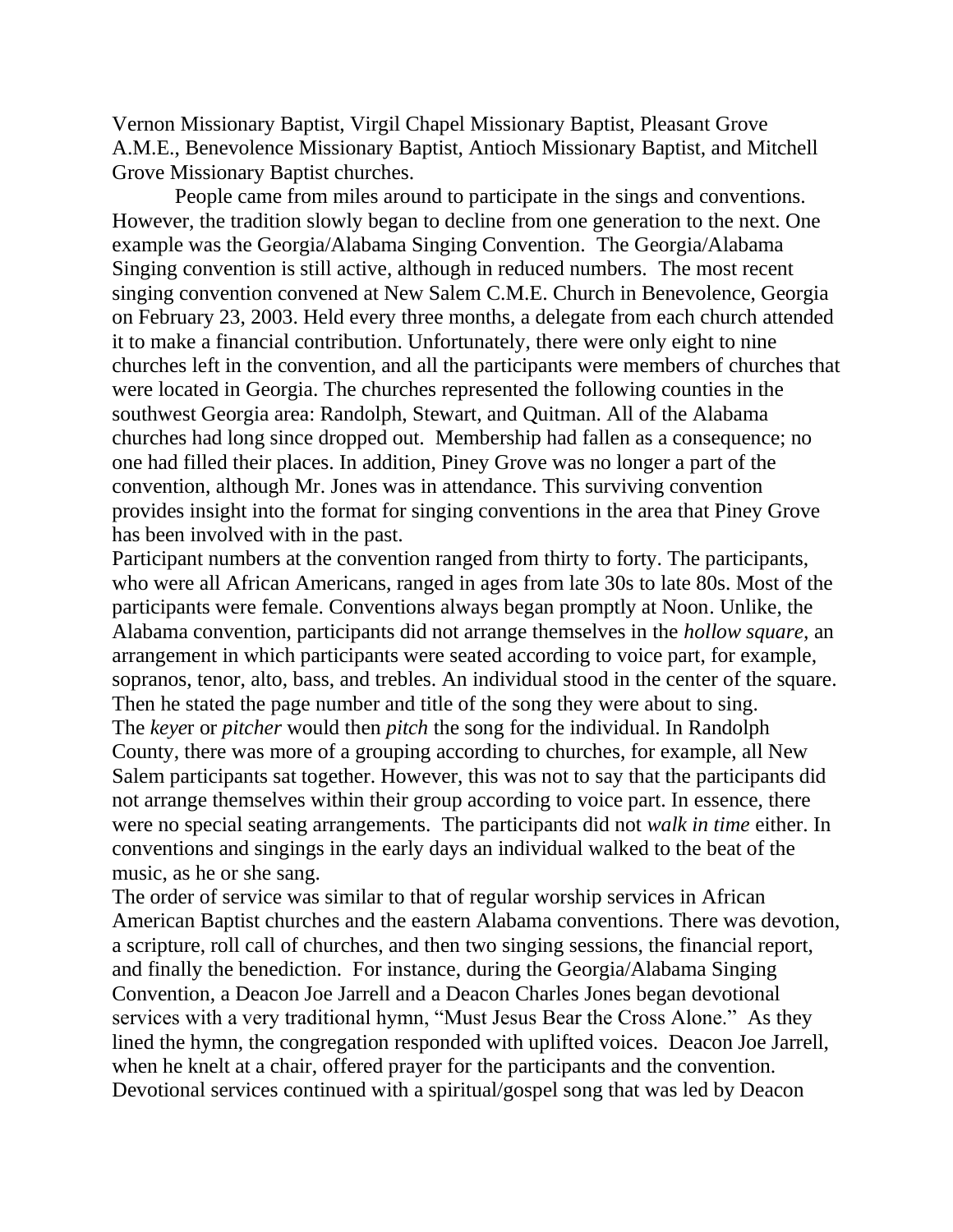Charles Jones entitled, "Take Hold to My Hand Lord". A scripture was then read, Psalm 136:1:10.

Throughout the convention, there was a mixture of both spirituals and seven shape note songs. After the church roll call, the singing sessions began. In this convention, participants sang at least three sessions. In the first session each church sang one selection either a spiritual or a shape note song. However, while in earlier times, the singers at the convention no longer sang the shape notes first, as was in hallmark of shapenote singers, but rather simply sang the words. During the second session, each church sang a selection and made a financial contribution or "go 'round the table' or 'sing and pay'. The participants did not shout much or give evidence of being 'slain in the spirit.' They were much more reserved as was typical of the shapenote tradition. At the conclusion of this event, they ate a light supper.

Piney Grove had three choirs who alternated Sundays: a Senior choir, a Junior choir, and an Adult choir. The most distinctive characteristic of the Senior Choir was its unchanged musical style. From its origins, the Senior Choir had only sung shape notes. The Senior Choir participated in the founding of the First Sunday Singing conventions in Randolph County in the late 1940s-early 1950s. The purpose of the singing convention was to raise money for the church building fund. During the singing conventions, invited guest choirs from the local churches attended, sang a selection, and made a donation to the church. Deacon Johnnie B. Jones asked the church's permission to host the Singing Convention on the 3rd Saturday and Sunday in July of 1965, but that was during the same time as the church's annual revival. The Senior choir was very active in assisting various building projects of the church. For example, in 1971, the Senior choir purchased carpet for the church floors. The Senior choir often participated in the seven shapenote tradition at what was known as the Fifth Sunday Sing. The Fifth Sunday of a month was commonly set aside for singings in the African American community because rural churches only met once a month and the preacher usually had another church for the remaining Sundays. They were also held after church services as well. For example, a Fifth Sunday Singing was hosted at the Piney Grove Missionary Baptist Church immediately after Sunday school. Like singing conventions, the singings usually began around noon and closed near 3 p.m. In the early days of the tradition, a sing lasted until late evening and often encompassed a weekend. On Friday evening, the delegates conducted the business session, and on Saturday the singing began and continued until late evening; and on Sunday, after Sunday school, the singing convened and continued until late afternoon. Therefore, it was a communal and fellowship type activity for participants of the tradition, which included meals. The Fifth Sunday Singing resembled the Georgia/Alabama Singing Convention in that the participants were mostly female, and the average participant's age ranged from the mid-30s to the late 80s.

Shapenote singing in Randolph County and the Piney Grove Missionary Baptist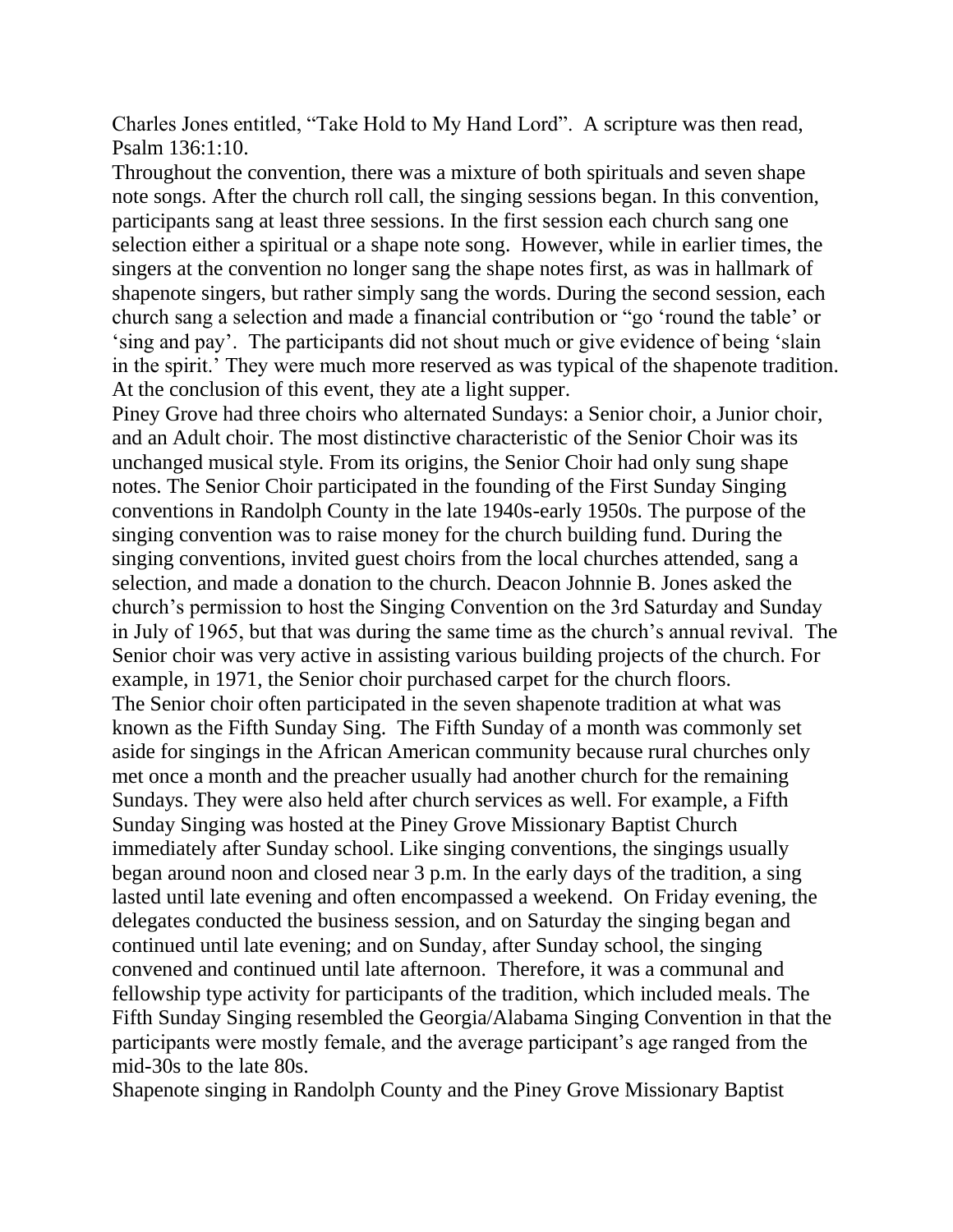Church is a dying tradition. Johnnie B. Jones firmly believed that in order to keep the African American shapenote singing alive two ingredients were essential: a younger generation sincere interest in the shapenote singing tradition, and the support of the pastor. Jones felt that if there were not any youth involved in the shape note singing the tradition lacked the ability to survive. He also believed that the pastor of the church had to display an interest in the shape note singing tradition. Jones' believed that the pastor demonstrated interest when he participated in the singings and encouraged the members of the congregation to participate also.

The Junior choir, organized in January 16, 1973, reorganized on October 28, 1989. Members of the Junior Choir ranged in age from five to seventeen years old. An interesting characteristic about the Junior choir was that in its infancy stage, it sang shape-note songs. Once it was a part of the previously described First Sunday Night Singing at Piney Grove. Eventually, in the late 1970s, the Junior choir stopped participating in the First Sunday Night Singing. However, some time later the Junior Choir, renamed Piney Grove Choir No. 2, rejoined the First Sunday Night Singing. Piney Grove Choir No. 2 continued to sing acapella shape-note songs until the church hired its first pianist, Gary Slaughter. Slaughter was the son of Reverend W. Slaughter of Dawson, Terrell County, Georgia. Later, the name of the choir reverted to the Piney Grove Missionary Baptist Church Junior Choir, and the choir began to sing more contemporary gospel songs with instrumental accompaniment and gradually moved away from the seven shapenote tradition. Also, the Junior Choir celebrated their choir anniversaries annually. The Junior Choir anniversaries were modeled after the Adult Choir, and observed in the same manner.

The Adult Choir was an offspring of the Senior Choir organized in May 1993. It consisted of adults from ages eighteen to fifty years old and up. It started because of the vast changes in music and the generational changes within the Piney Grove church. The "younger" generation wanted to sing with the accompaniment of instruments and use more contemporary gospel music. The Piney Grove Adult Choir hired the second pianist in the church's history, Willie Floyd Carter. Willie F. Carter, was born and raised in Cuthbert, Randolph County, Georgia, had the gift of music from a very young age, and played for various churches within the community. He was also a member of Perfect Praise Men of God (MOG) Gospel Group. Carter was the musician for Piney Grove Adult Choir from 1993-2003. The Adult Choir sang accompanied by keyboard, piano, and drums. It also celebrated annually. Each year, local church choirs of different denominations got invitations to the choir anniversary. The invited guest choirs sang one or two selections and gave a donation to the choir. This event was practiced in most of the local African American churches in rural Southwest Georgia. Choir anniversaries, however, verged on extinction by 2001. In Randolph County, many church choirs ceased to participate in other church choir anniversaries. The reason for this decline is probably generational. However, this tradition is still practiced in other rural areas of South Georgia.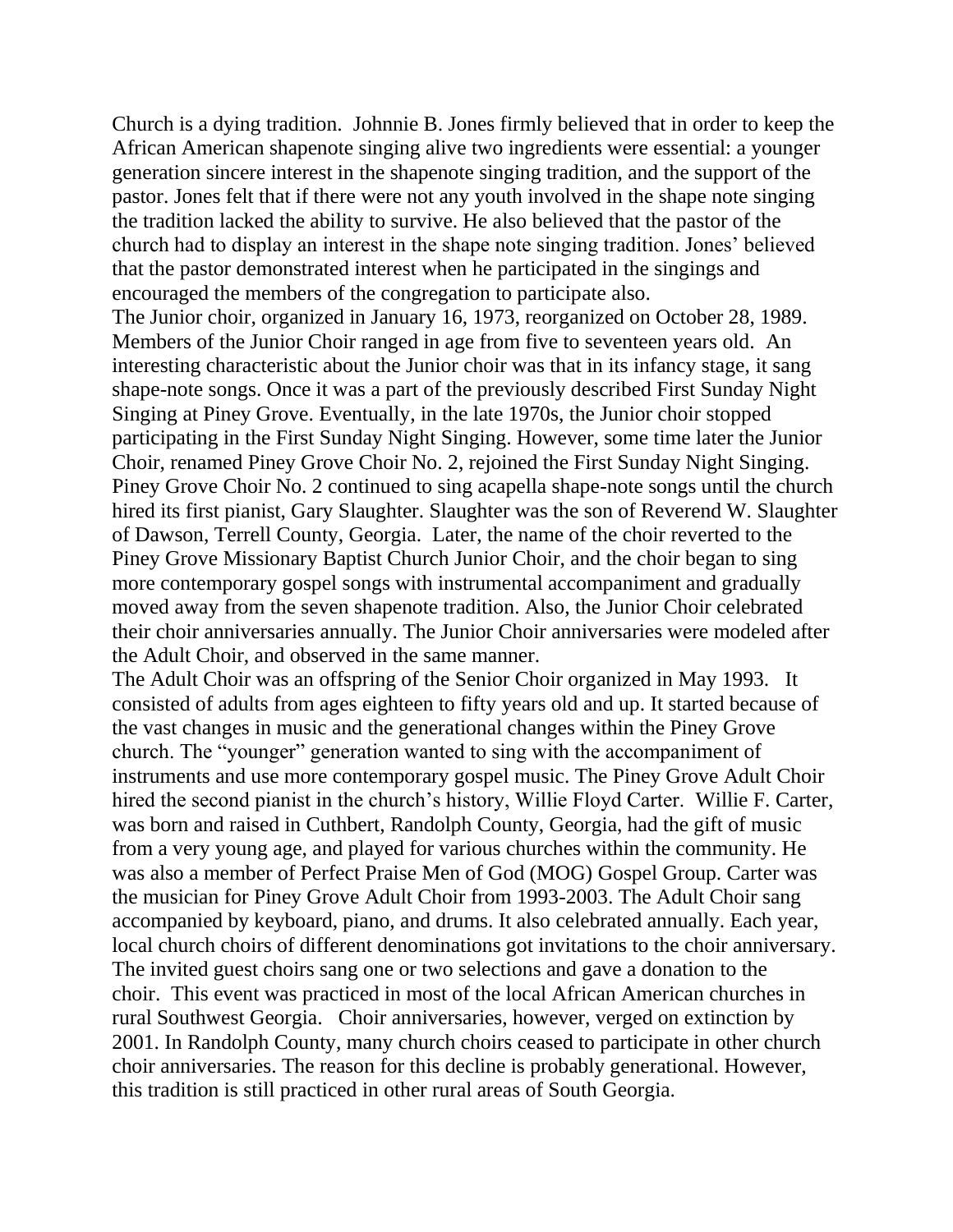The music of the Piney Grove Missionary Baptist Church was very traditional initially. However, gradually, the music changed with new generations. Contemporary gospel had taken the place of the shapenote tradition. According to Coston: Black Gospel music referred to both a genre of musical composition and a vocal or instrumental performance style. Both represented a composite of a variety of musical expressions: Spirituals, metered hymns, improvised hymns, blues, ragtime, jazz, and nineteenth-century Euro-American gospel hymns. The term *modern* applied to Gospel songs perceived that emerged in the 1960s and continued to overlap with newly evolving forms. In 1957, the Newport Jazz Festival featured traditional Gospel music and the sacred Gospel sound became an acceptable worldly musical idiom. Gospel music soon "hit the charts" and there was little if any distinction between Gospel music for worship or for entertainment. Contemporary Gospel music emerged during the 1980s and supplemented other sounds heard in some Black worship services.

Contemporary gospel has taken the place of the shapenote singing tradition in Randolph County. Such artists and groups as Kurt Franklin and Keith "Wonder Boy" Johnson and the Spiritual Voices, Lee Williams and the Spiritual QCs, Doc McKinsey, Dottie Peebles, and Mary Mary have taken the lead in African American Gospel music. The youth, a vital key to keeping the church's music tradition alive are interested in these contemporary artists and music styles.

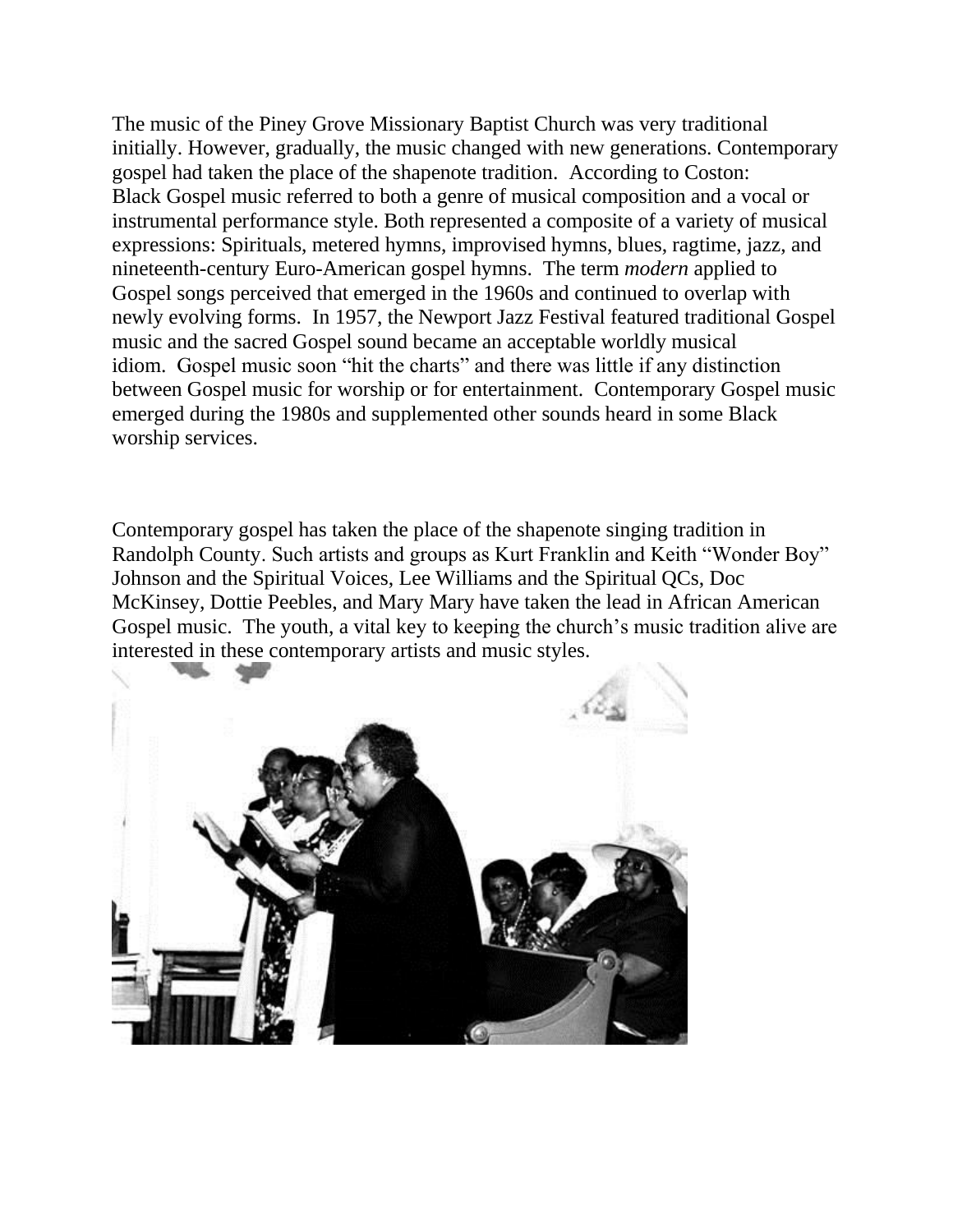

Left, participants in the Central Singing Convention, right to left standing: Ruthie Fair, Luster Rogers, Loretha James, Wonnie Brookins, and others; seated in hat Dora Gilbert, St. John's AME Church, Cuthbert, Georgia, 6-29-03, photo by Laurie Kay Sommers.

Right, Johnnie B. Johns (foreground), Dora Gilbert and others; seated front Wonnie Brookins at the Central Singing Convention, St. John's AME Church, Cuthbert, Georgia, 6-29-03, photo by Laurie Kay Sommers.

FOOTNOTES

Rabtoteau. Slave Religion, 225.

2 Ibid, 226.

3 Timothy Starling, Interview, April 14, 1998, Cuthbert, Georgia.

4 Costen. African American Christian Worship, 96-100.

5 Ibid.

6 Grauberger, Steve. Traditional Music of Alabama Volume 2: African American Seven Shapenote Singing (Alabama Traditions 202), Montgomery, Alabama Center for Tradtitional Culture, 2002. www. Arts. State.al.us./actc/volume2/VOL2.html, page 4.

7 Lornell, page 86-89.

8 Dortch, Short Talk on Music.

9 Grauberger, page 6.

10 Johnnie B. Jones. Interview, April 14th, 2003.

11Johnnie B. Jones, Interview. April 14th, 2003, Cuthbert, Georgia.

12 Johnnie B. Jones. Interview. April 14, 2003, and Ethel Knighton, April 15th, 2003,

Cuthbert, Georgia.

13 Ibid.

14 Georgia/Alabama Singing Convention, February 23, 2003, Benevolence, Georgia.

15 Ethel Baldwin, Interview, April 15, 2003, Cuthbert, Georgia.

16 Kuanita Murphy. "The African American Sacred Harp in Randolph County, GA: A Dying Tradition", May 8th, 2003, Valdosta State University.

17Johnnie B. Jones, Interview, February 2, 2003, Cuthbert, Georgia.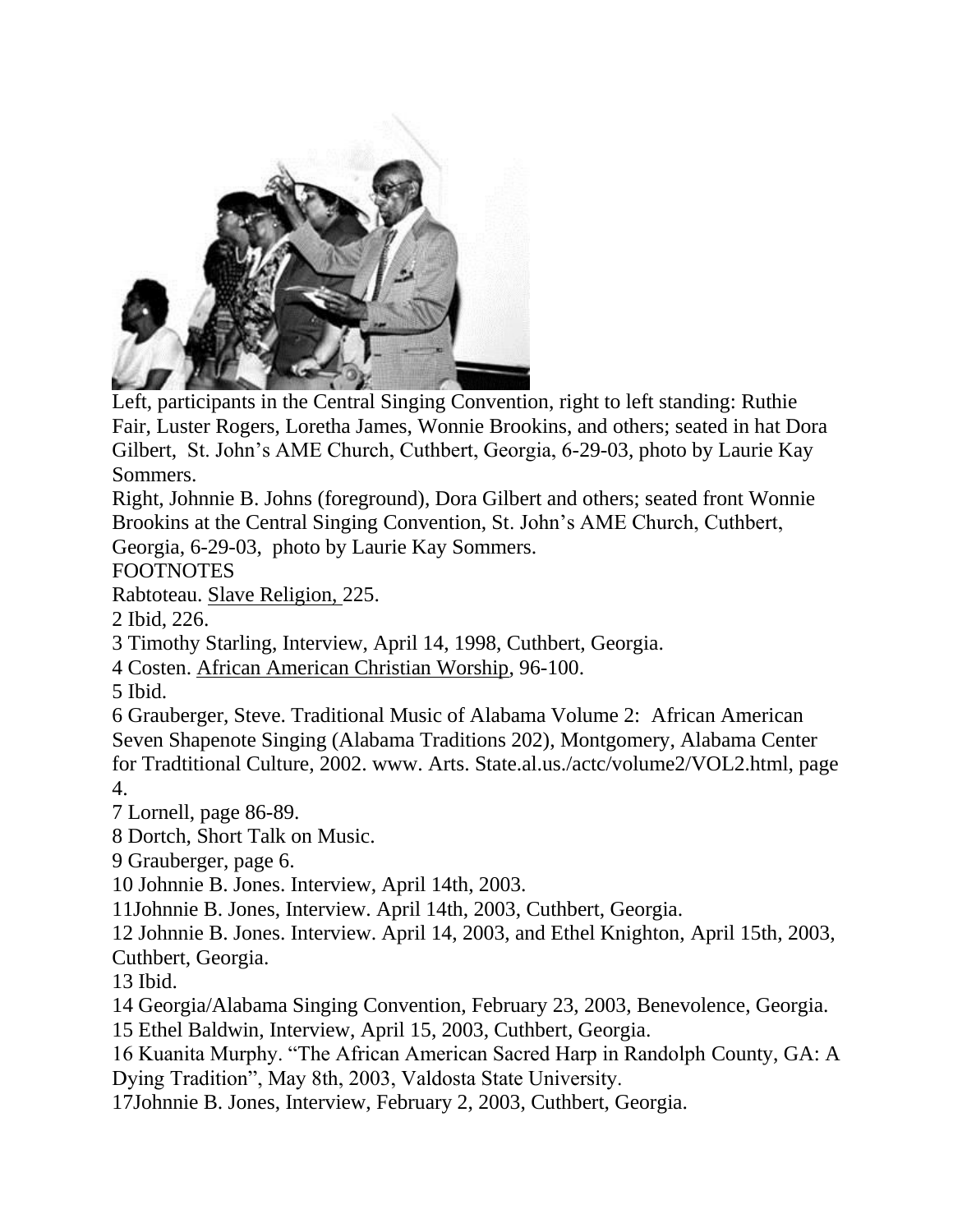- 18 Kuanita Murphy, "The African American Sacred Harp: A Dying Tradition in Randolph County, Georgia." May 2003, Valdosta State University.
- 19 Johnnie B. Jones, Interview, February 2, 2003.

20 Georgia/Alabama Singing Convention, February 23, 2003, Benevolence, Georgia and Murphy, May 2003.

21 Ibid.

- 22 Traditional Music of Alabama: African American Seven Shapenote Singing
- (Alabama Traditions 202) www.arts.state.al.us/actc/volume2/VOL2.html
- 23 Georgia/Alabama Singing Convention, February 23, 2003, Benevolence, Georgia.
- 24 Traditional Music of Alabama.

25 Ibid.

26 Georgia/Alabama Singing Convention, February 23, 2003, Benevolence, Georgia. 27Ibid.

- 28 Johnnie B. Jones, Interview, February 2003, Cuthbert, Georgia.
- 29 Johnnie B. Jones, Interview. February 2, 2003, Cuthbert, Georgia.

30 Ibid.

- 31 Piney Grove, Minutes, December 16, 1964.
- 32 Ibid, April 17, 1971.
- 33 Costen. African American Christian Worship.
- 34 Piney Grove, Minutes. March 2002.
- 35 Ethel B. Knighton, Interview. April 15th, 2003. Cuthbert, Georgia.
- 36 Georgia/Alabama Singing Convention, February 23, 2003, Benevolence, Georgia.
- 37 Johnnie B. Jones. Interview. April 15th, 2003, Cuthbert, Georiga.
- 38 Johnnie B. Jones. Interview. April 15th, 2003, Cuthbert, Georiga.
- 39 Piney Grove. Minutes. January 1973 and October 1989.
- 40 Ibid, February 19, 1972.
- 41Ibid, December 13, 1985.
- 42 Ibid, January 17, 1986.
- 43 Ibid, October 18, 1985.
- 44 Ibid, October 1989.
- 45 Piney Grove. Minutes. May 14, 1993, page 40.
- 46 Ibid, September 17, 1993, page 52.

47 Ibid.

- 48Ibid, October 19, 2003.
- 49Ibid, September 23, 1994.
- 50 Coston, pages 96-100.
- 51 Murphy. "The African American Sacred Harp in Randolph County, GA, 10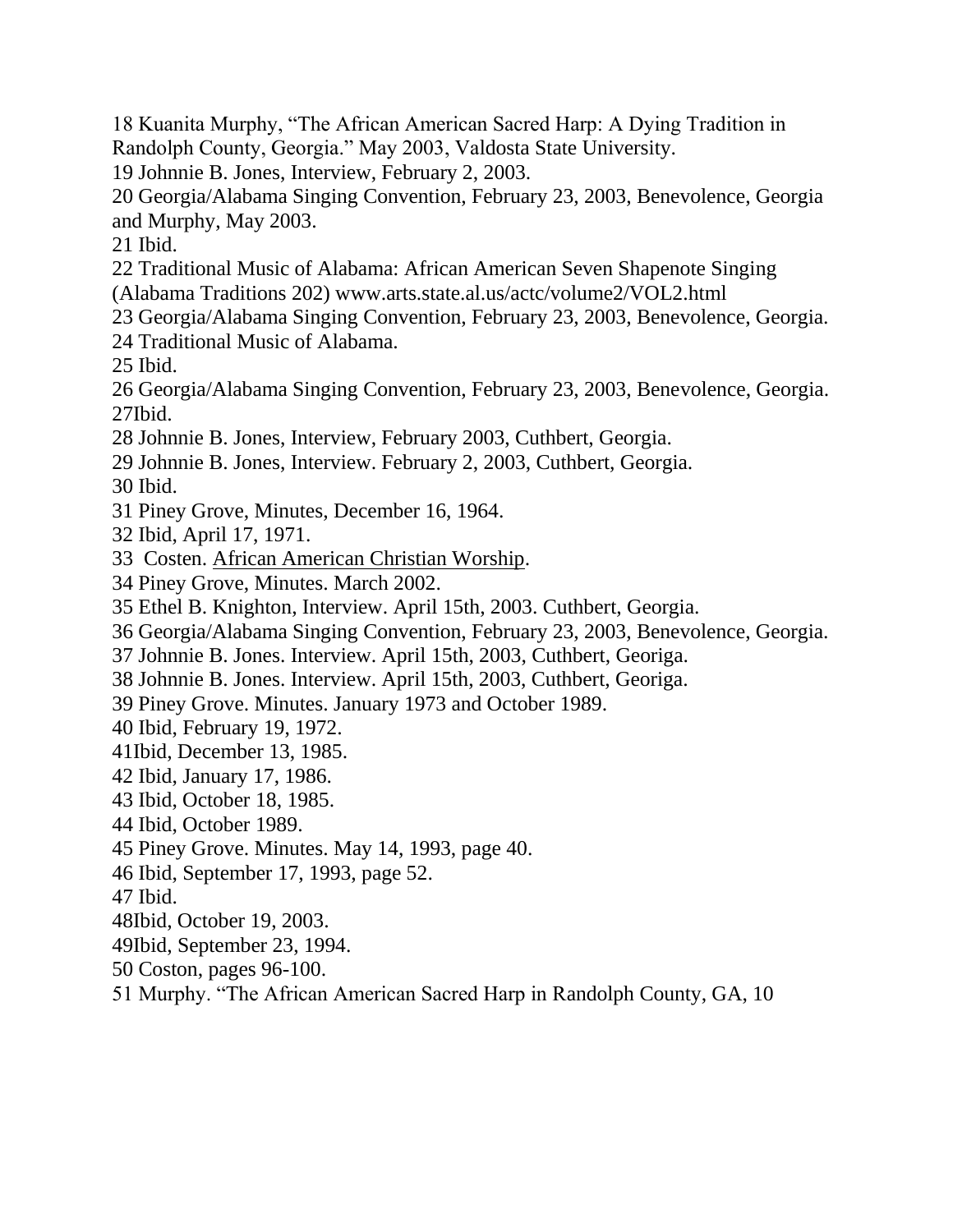## BIBLIOGRAPHY

PRIMARY SOURCES

African American Baptist Annuals: Georgia: Southwest Georgia Baptist Association 1877-1923 thru Third Shiloh Missionary Baptist Sunday School Convention 1894: Reel No. 1381, Filmed May 1997.

Randolph County Deed Book:KK-1, page 187.

Church Records and Minutes Piney Grove Missionary Baptist Church, Randolph County, Georgia, Minutes, 1962- 2003.

Interviews

Johnnie B. Jones, Interview, February 2, 2003, Cuthbert, Georgia. Johnnie B. Jones, Interview, April 14, 2003, Cuthbert, Georgia Johnnie B. Jones, Interview, April 15, 2003. Timothy Starling, Interview, April 14, 1998, Cuthbert, Georgia. Ethel Baldwin, Interview, April 15th, 2003, Cuthbert, Georgia Mildred Harris, Interview, April 21, 2003, Cuthbert, Georgia.

Live Events

Georgia/Alabama Singing Convention, February 23rd, 2003, at New Salem C.M.E. Church in Benevolence (Randolph County), Georgia.

SECONDARY SOURCES Books and References

Class, Choir, and Congregation, The A.J. Showalter Company, Dalton, Georgia.

Coston, Melva Wilson. African American Christian Worship. Nashville: Abingdon. 1993.

Epstein, Dena J. Sinful Tunes and Spirituals: Black Folk Music to the Civil War. Urbana: University of Illinois Press, 1977.

Grauberger, Steve. Traditional Music of Alabama Volume 2: African American Seven Shapenote Singing Liner Notes (Alabama Traditions 202), Montgomery, Alabama Center for Tradtitional Culture, 2002. www. Arts. State.al.us./actc/volume2/VOL2.html.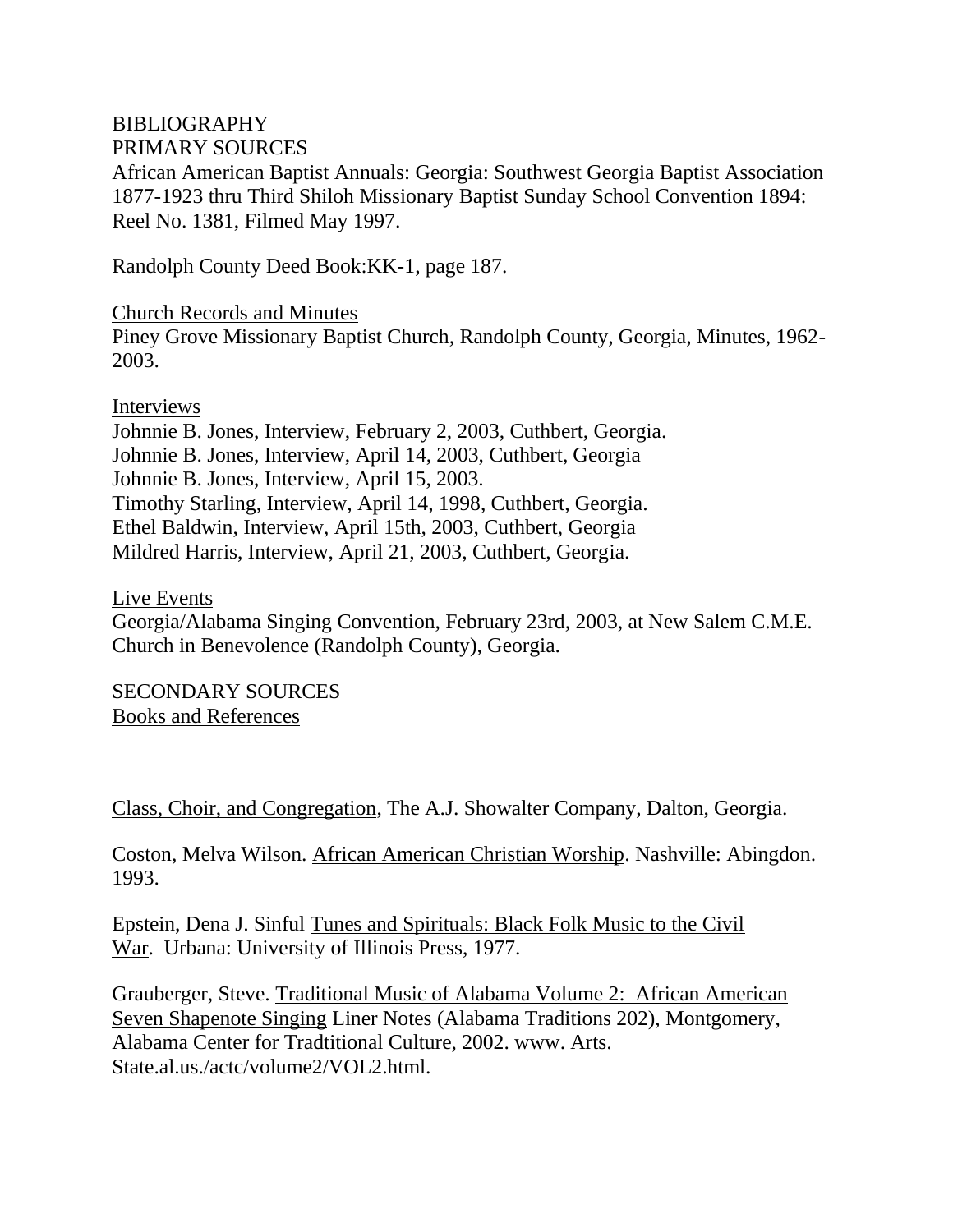Hinson, Glenn. Fire In My Bones: Transcendence and the Holy Spirit in African American Gospel, 2000. Philadelphia. University of Pennsylvania.

Jones, Pearl Williams, "Afro-American Gospel Music: A Crystallization of the Black Aesthetic" in Ethnomusicology. U.S. Black Music. Issue, Volume XIX 13. September 1975.

Levine, Lawrence W. Culture and Black Consciousness. 1977. New York. Oxford University Press.

Lornell, Kip. Introducing American Folk Music. 1993. Madison, Wisconsin. Brown and Benchmark Publishers.

Maultsby, Portia. "Africanisms in African American Music," in Africanism in American Culture. Edited by Joseph Holloway.

Randolph County, Georgia: A Compilation of Facts, Recollections, and Family Histories. Cosco Cols, Georgia: Randolph County Historical Society, 1977

Raboteauu, Albert J. Slave Religion: The Invisible Institution In the Antebellum South. New York: Oxford University Press, 1978.

Suarez, Annette McDonald. A Source Book on the History of Cuthbert and Randolph County, Georgia. 1982. Atlanta Cherokee Publishing Company.

The History of Randolph County, Georgia. vol. II. Wolfe Publishing.. Fernandina Beach, Flordia. 1997. Randolph County Historical Society. USA.

The National Baptist Hymnal. Nashville, Tennessee: National Baptist Publishing Board/Triad Publications, 1977.

Rabtoteau. Slave Religion, 225.

Ibid, 226.

Timothy Starling, Interview, April 14, 1998, Cuthbert, Georgia.

Costen. African American Christian Worship, 96-100.

Ibid.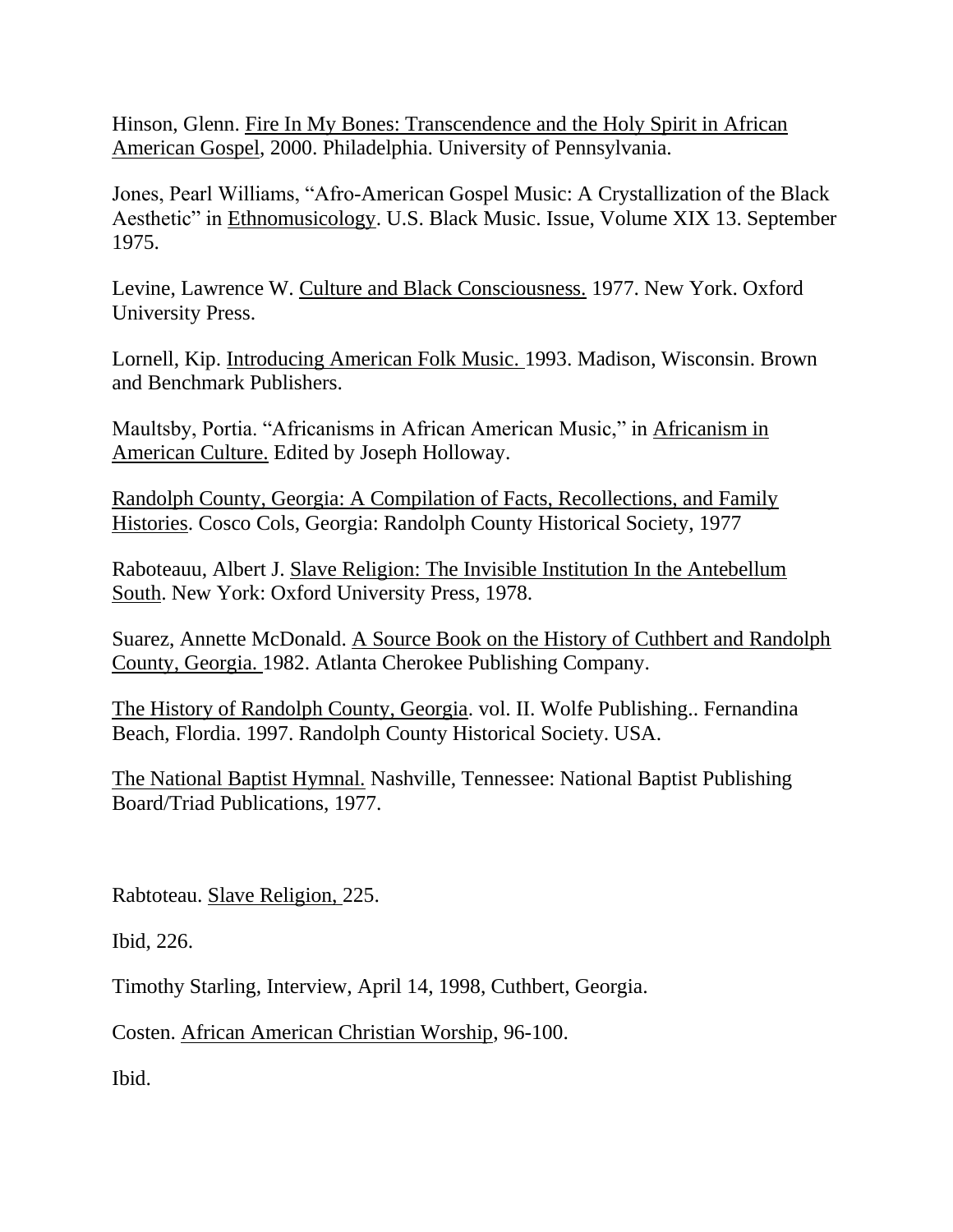Grauberger, Steve. Traditional Music of Alabama Volume 2: African American Seven Shapenote Singing (Alabama Traditions 202), Montgomery, Alabama Center for Tradtitional Culture, 2002. www. Arts. State.al.us./actc/volume2/VOL2.html, page 4.

Lornell, page 86-89.

Dortch, Short Talk on Music.

Grauberger, page 6.

Johnnie B. Jones. Interview, April 14th, 2003.

Johnnie B. Jones, Interview. April 14th, 2003, Cuthbert, Georgia.

Johnnie B. Jones. Interview. April 14, 2003, and Ethel Knighton, April 15th, 2003, Cuthbert, Georgia.

Ibid.

Georgia/Alabama Singing Convention, February 23, 2003, Benevolence, Georgia.

Ethel Baldwin, Interview, April 15, 2003, Cuthbert, Georgia.

Kuanita Murphy. "The African American Sacred Harp in Randolph County, GA: A Dying Tradition", May 8th, 2003, Valdosta State University.

Johnnie B. Jones, Interview, February 2, 2003, Cuthbert, Georgia.

Kuanita Murphy, "The African American Sacred Harp: A Dying Tradition in Randolph County, Georgia." May 2003, Valdosta State University.

Johnnie B. Jones, Interview, February 2, 2003.

Georgia/Alabama Singing Convention, February 23, 2003, Benevolence, Georgia and Murphy, May 2003.

Ibid.

Traditional Music of Alabama: African American Seven Shapenote Singing (Alabama Traditions 202) www.arts.state.al.us/actc/volume2/VOL2.html

Georgia/Alabama Singing Convention, February 23, 2003, Benevolence, Georgia.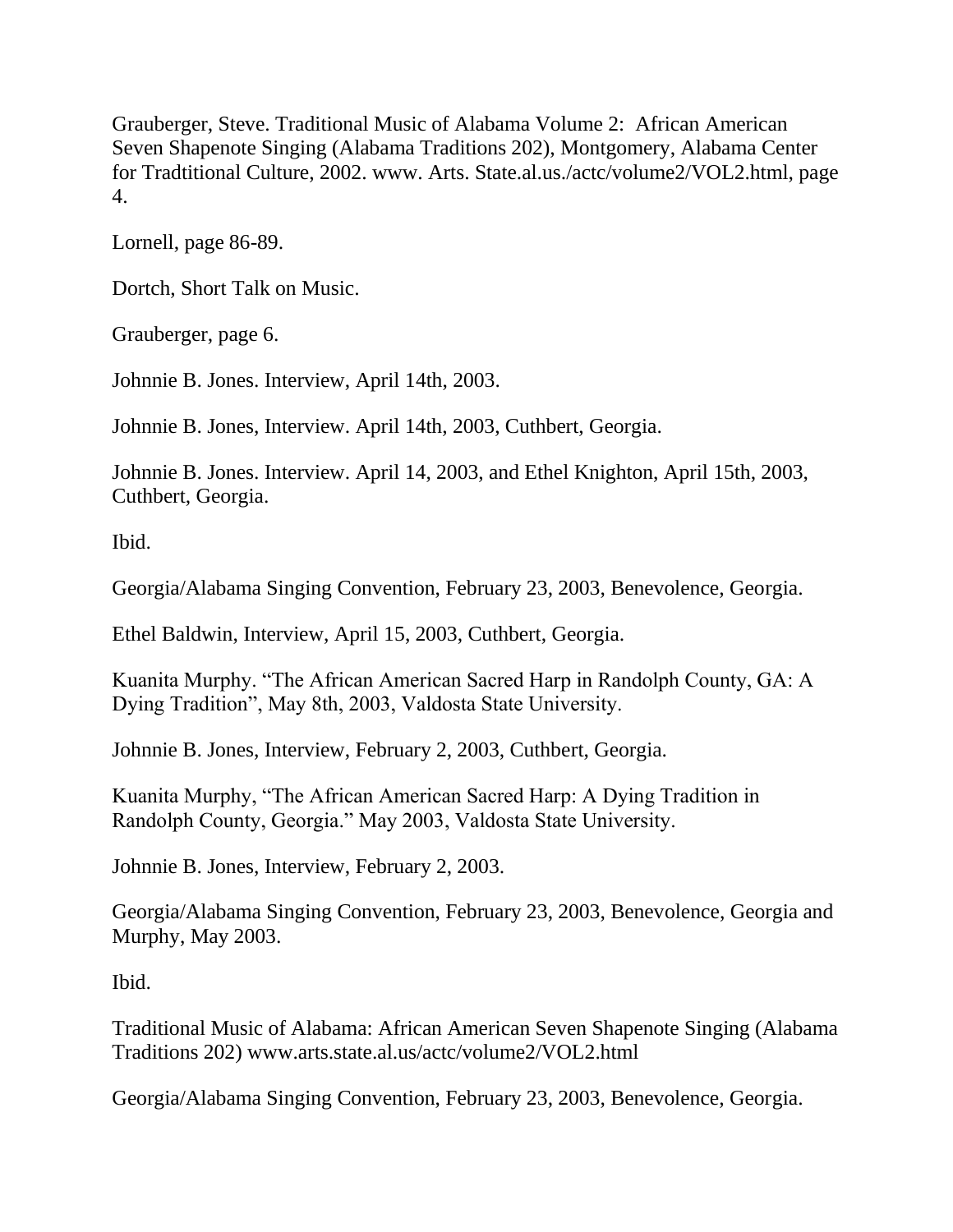Traditional Music of Alabama.

Ibid.

Georgia/Alabama Singing Convention, February 23, 2003, Benevolence, Georgia. Ibid.

Johnnie B. Jones, Interview, February 2003, Cuthbert, Georgia.

Johnnie B. Jones, Interview. February 2, 2003, Cuthbert, Georgia.

Ibid.

Piney Grove, Minutes, December 16, 1964.

Ibid, April 17, 1971.

Costen. African American Christian Worship.

Piney Grove, Minutes. March 2002.

Ethel B. Knighton, Interview. April 15th, 2003. Cuthbert, Georgia.

Georgia/Alabama Singing Convention, February 23, 2003, Benevolence, Georgia.

Johnnie B. Jones. Interview. April 15th, 2003, Cuthbert, Georiga.

Johnnie B. Jones. Interview. April 15th, 2003, Cuthbert, Georiga.

Piney Grove. Minutes. January 1973 and October 1989.

Ibid, February 19, 1972.

Ibid, December 13, 1985.

Ibid, January 17, 1986.

Ibid, October 18, 1985.

Ibid, October 1989.

Piney Grove. Minutes. May 14, 1993, page 40.